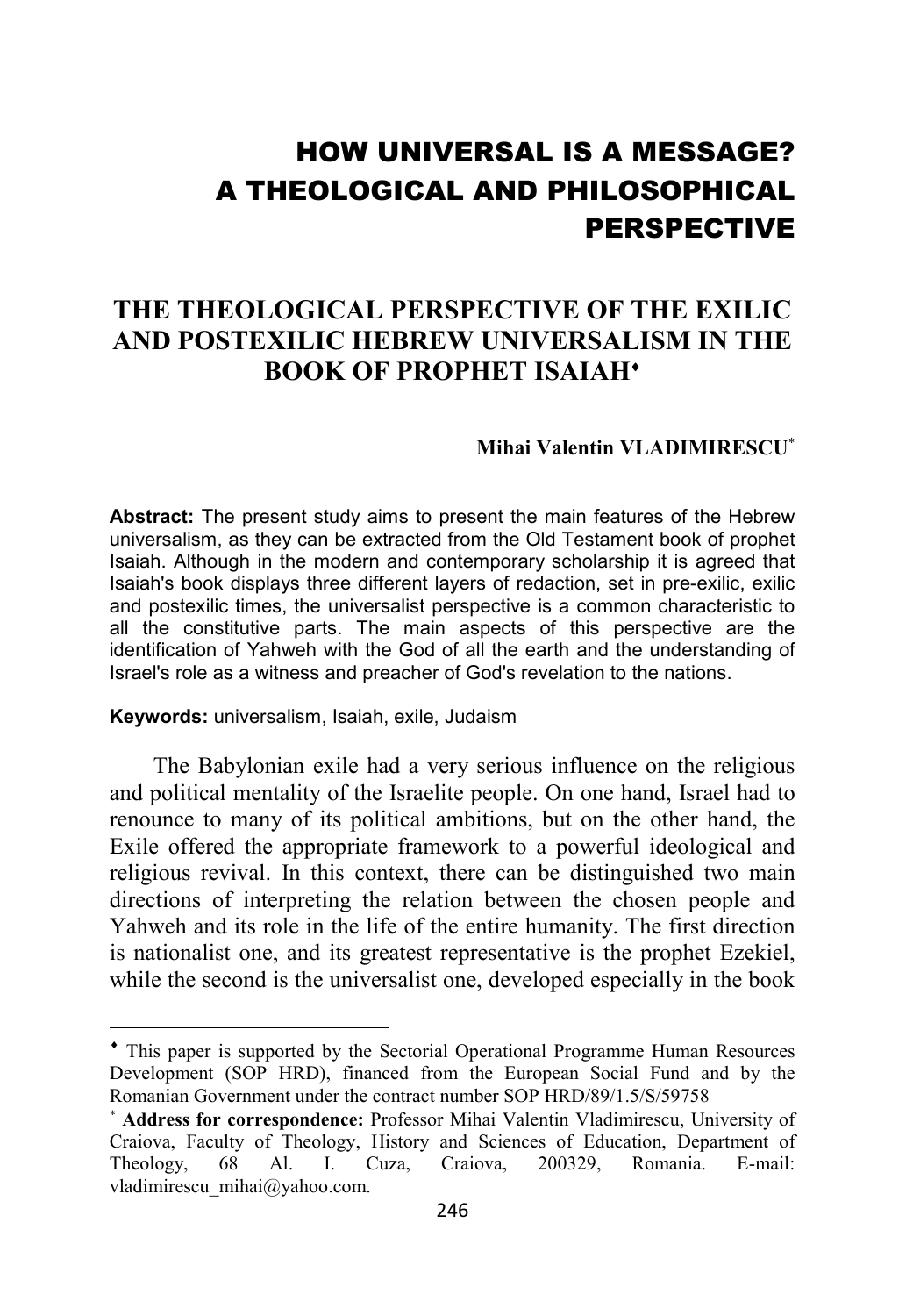of prophet Isaiah<sup>1</sup>. As far as Ezekiel's book is concerned, there are no doubts on its authorship, but in Isaiah's case the problem is somewhat complicated. Prophet Isaiah lived in the 8th century B.C. and in the beginning of the 7th century, so the material contained in chapters 40-66 of his book cannot be accepted as his own redaction, as it presents specific elements to the exilic and postexilic Judaism. Under these circumstances, the researchers separated this material from the rest of the book and further divided it into Second (or Deutero) Isaiah (chapters 40- 55) and Third (or Trito) Isaiah (chapter 56-66). In general, though, it is admitted that the book of prophet Isaiah, as a whole, presents some very important elements of the Hebrew universalism, representing a true turning point in a mentality previously dominated by the strictest nationalism. The universalist perspective in the book of Isaiah is a profoundly theological one, being based on the consolidation of Israel's intimate relation with Yahweh and on the assumption by the chosen people of its role as a mediator or even as an active preacher of the divine word.

#### **The book of prophet Isaiah**

Isaiah<sup>2</sup> is widely considered to be one of the greatest Hebrew prophets. He lived and prophesied in the eighth century B.C., in a very turbulent period for the kingdom of Judah. Most of the information concerning Isaiah is to be drawn from the biblical book ascribed to him. We know that he was the son of Amos (to be distinguished from the homonymous prophet) and, according to the Hebrew tradition, he was of royal blood. Some researchers even advanced the opinion that he was king Amaziah's brother. Isaiah grew up in Judah's capital, Jerusalem, and received a very solid education. This, along with his sociability and ability to decipher people's thoughts and intentions promoted him in a very important position, as a religious and political counselor of some Judean kings. Actually, it appears that Isaiah was also the official historiographer during the reigns of Uzziah (2 Chr. 26:32) and Hezekiah (2 Chr. 32:32), a position in which his contacts with the monarchs and the royal elites were frequent and stable. Despite his important offices, Isaiah had the appearance and character of a pure prophet. He preferred

 1 H. Wheeler Robinson, *The Religious Ideas of the Old Testament*, Charles Scribner's Sons, New York, 1913, p. 14.

<sup>&</sup>lt;sup>2</sup> In biblical Hebrew *yeshayahu*, meaning "the salvation of Yahwe" (Wilhelm Gesenius, Samuel Prideaux Tregelles, *Gesenius' Hebrew and Chaldee Lexicon to the Old Testament Scriptures*, Logos Research Systems, Bellingham, 2003, p. 374).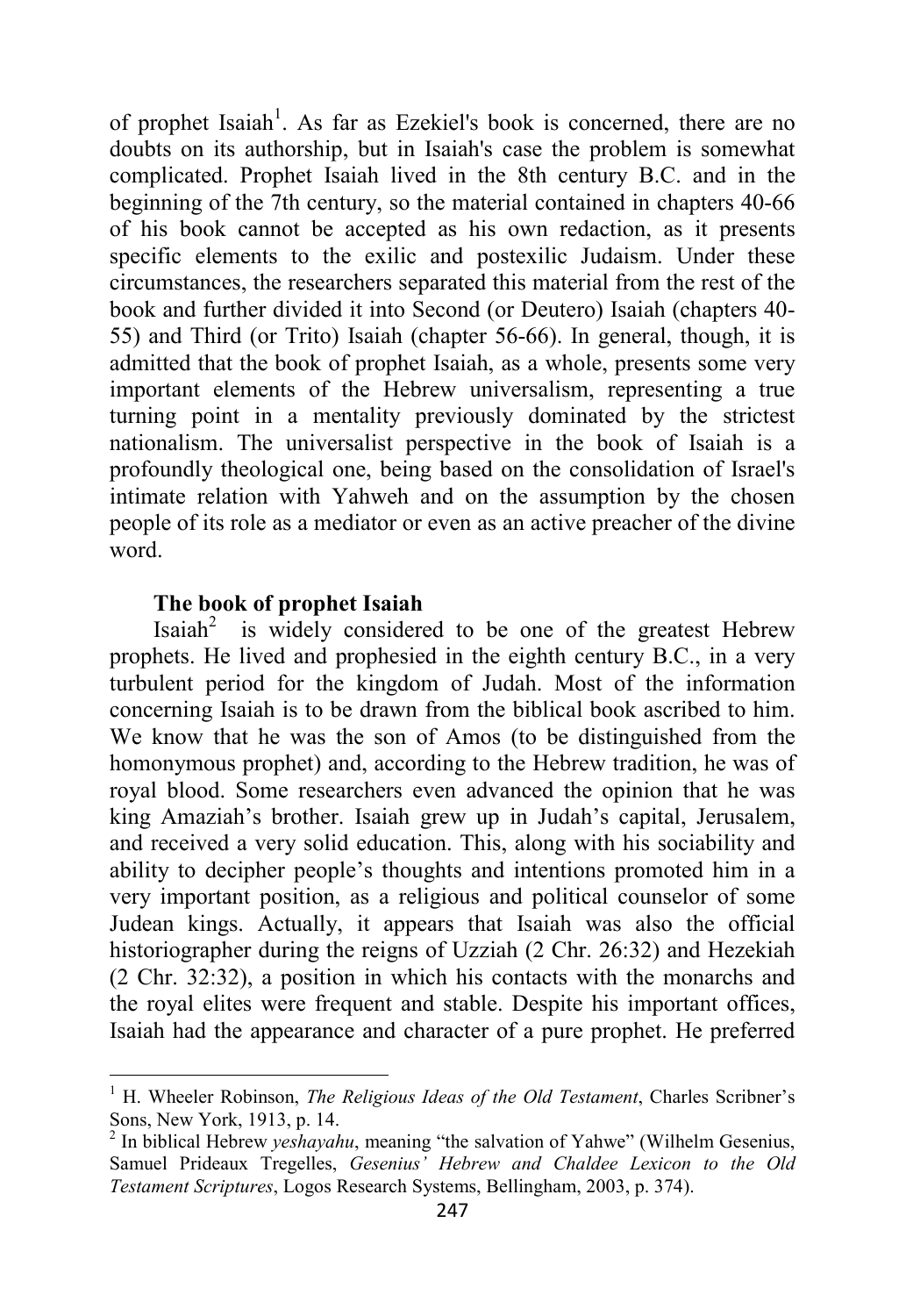to wear very simple clothes and sandals, contrasting with his entourage, and he even went barefoot for a couple of years, fulfilling a divine commandment (Is. 20:2-6). Concerning his character, we could say that Isaiah displayed the most profound verticality, criticizing both the kings and the members of the higher class. He asked from the political elites for responsibility, seriousness and care for the people, while asking all to obey to God's words. In theological matters, Isaiah was very preoccupied, like all the prophets, in maintaining Judah's right beliefs about God and in denouncing the pagan practices. He also had harsh words on the formalism and lack of sincerity displayed by the ceremonies and rituals of his own religion: "And the Lord said: 'Because this people draw near with their mouth and honor me with their lips, while their hearts are far from me'" (Is. 29:13)<sup>3</sup>.

In point of international context, the first years of Isaiah's times were quite peaceful for both Judah and Israel. This was due to the weakness of the Aramaean kingdom and to the non-interventionist policy of the Assyrian kings. The turbulences began with the reign of Tiglath-Pileser III (747-727 B.C.) in Assyria. Against his increasing power, king Pekah of Israel formed a coalition together with the kingdom of Damascus (Aram), but found it very difficult to cooperate with his Israelite counterpart in Judah, king Ahaz, who refused to join the alliance. As a result, Judah entered a political turmoil, because Pekah and his ally tried to place a more favorable king on the throne of Judah, while Ahaz asked for Assyrian help. In 732 B.C., the Assyrians, under the command of Tiglath-Pileser III conquered Damascus and the northern parts of Israel, while transforming the rest of the country into a vassal state, governed by king Hoshea. But the atmosphere in Israel was still tensioned, so in the following years Hoshea prepared and started a rebellion against the foreign rule. The successor of Tiglath-Pileser III, king Shalmaneser V (727-722 B.C.) attacked Israel, but he died before capturing the capital of Israel, Samaria. Sargon II (722-705 B.C.) conquered the city and took a large mass of captives (27.900, according to the Assyrian archives), distributing them in Halah, Gozan and Media (2 Kgs. 17:6). The southern kingdom of Judah, which was a satellite state of Assyria, after the episode involving king Ahaz and the Assyrian ruler Tiglath-Pileser III, started to revolt against the foreign domination in the end of the eighth century B.C. As a punishment for their rebellious attitude, king Sennacherib (70-681 B.C.) launched an expedition in Judah

<sup>3</sup> Walter A. Elwell, Barry J. Beitzel, *Baker Encyclopedia of the Bible*, Baker Book House, Grand Rapids, 1988, p. 1046.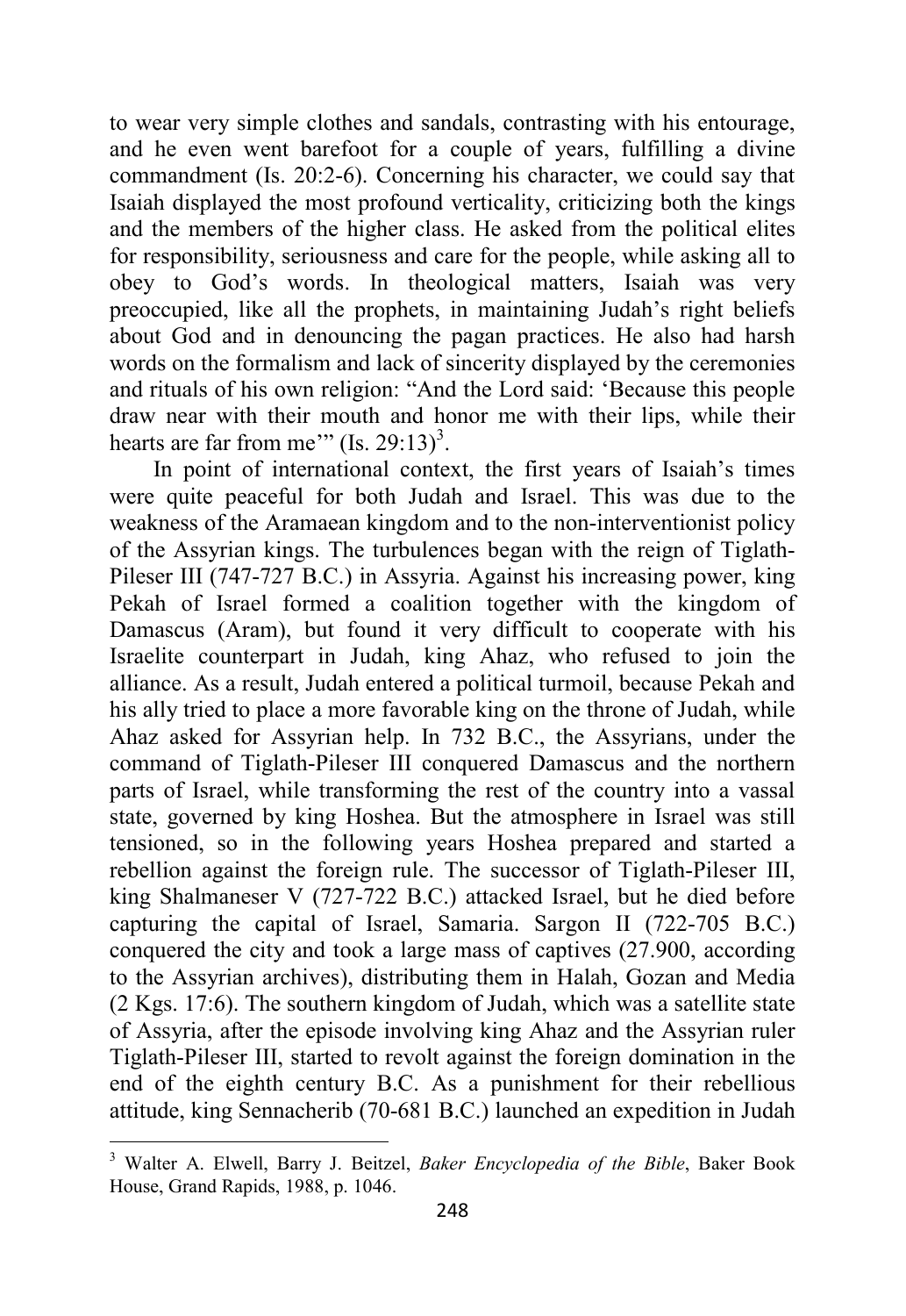and besieged Jerusalem in 701 B.C., without success<sup>4</sup>. The first part of the book of prophet Isaiah (chapters 1-39) covers the period between the prophetic calling of Isaiah (in the year that king Uzziah died; Is. 6:1) and the last years of Hezekiah's reign (the eighties of the seventh century) and it is considered, by the vast majority of scholars – beginning with the 11th century Hebrew rabbi Ibn Ezra -, as the only portion of the book written by Isaiah himself<sup>5</sup>.

Despite this widely spread opinion, that the prophet Isaiah is the author of just part of the book, there are a lot of scholars nowadays who support the idea of the unity of the book, although they accept that the author or authors of Deutero-Isaiah cannot be identified with the historical prophet. One of these scholars, J. Alec Motyer, asserts that we are dealing with an Isaiah school, which collected the sayings and prophecies of Isaiah. He strongly beliefs that the main reason that lead the nineteenth century scholars to deny the unity of the book is their rationalistic opposition to predictive prophecy. We know that chapters 40-55 of Isaiah's book present a very accurate image of the Babylonian exiles, while chapters 56-66 suggest a postexilic setting. In the traditional Christian theology, the predictive prophecy is very common and its accuracy is a sign of authenticity; such is the case of Isaiah predicting Cyrus by name (Is. 44:28). On the contrary, the rationalistic exegetes considered this exact prediction a sign of later redaction, sticking to their hermeneutic principles<sup>6</sup>. J. Alec Motyer is right to denounce this approach, but we cannot ignore the fact that "all literature is to a large extent a reflection of the period in which it was written, and has been influenced by the circumstances in which the authors lived"<sup>7</sup> . Even if we accept that a first redaction of the entire book belongs to Isaiah himself, we are forced to acknowledge that many key concepts contained in chapters 40-66 belong to exilic and postexilic interventions.

In modern scholarship, there is a debate whether we should speak only about a Second Isaiah (chapters 40-66), or about a Second (chapters 40-55) and Third Isaiah (chapters 56-66). The first opinion is still maintained by the majority of biblical scholars, but an increasing number

 4 D.R.W. Wood, Howard Marshall, *New Bible Dictionary*, 3rd ed., InterVarsity Press, Leicester, 1996, p. 512.

<sup>5</sup> David Noel Freedman, Allen C. Myers, Astrid B. Beck, *Eerdmans Dictionary of the Bible*, W.B. Eerdmans, Grand Rapids, 2000, p. 648.

<sup>6</sup> J. Alec Motyer, *Isaiah: An Introduction and Commentary*, Tyndale Old Testament Commentaries 20, InterVarsity Press, Nottingham, 1999, pp. 34-36.

<sup>7</sup> R. N. Whybray, *The Second Isaiah*, T&T Clark, London & New York, 1995, p. 2.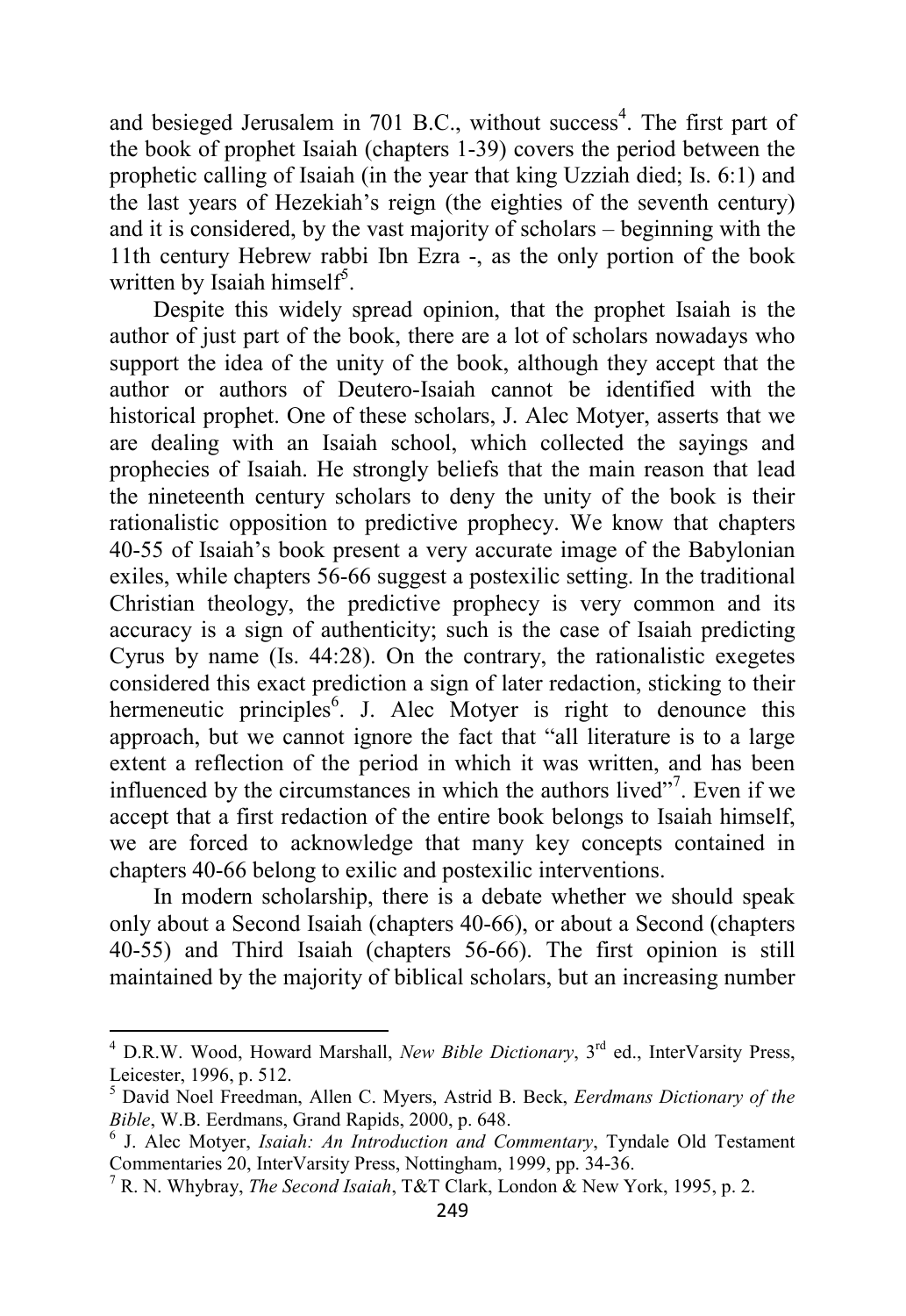of exegetes plead for the existence of a third unit in Isaiah's book, based mainly on the historic events. In 605 B.C., king Nebuchadnezzar of the Neo-Babylonian dynasty defeated Pharaoh Necho in Carchemish, in a decisive battle for the fate of the Middle East and became the most important leader in the world. After this victory, Nebuchadnezzar advanced southwards and he subjugated all the territories in the region. A first carrying away of captives from Jerusalem to Babylon occurred in August 605 B.C. and was followed by a second one in 597 B.C., when king Jehoiakim of Judah refused to pay the tribute to Babylon. Some ten years later, Zedekiah of Judah upset Nebuchadnezzar by negotiating treaties with Egypt and the Babylonian king invaded again the country, taking captives. Finally, the fourth deportation occurred during the attack of Nebuchadnezzar on Egypt, in 582 B.C., raising the total number of Judeans deported in Babylon to nearly 70.000 people<sup>8</sup>. Second Isaiah is most probably set some years after this final deportation, but before Cyrus issued the edict allowing the Jews to return to their homeland, in 538 B.C. In the exile, the social and political elite of Judah enjoyed a very limited autonomy, but managed to keep their national and religious identity<sup>9</sup>. The struggle to preserve the monotheistic religion and the intimate character of the relation between Jews and God combined with the international evolutions and the raise of the Persian power as a rival to Babylon created a favorable context for the development of a universalist perspective in the Hebrew thought.

#### **The Holy One of Israel – God of all the earth**

The universalist perspective of Second and Third Isaiah is a theological one. Although the social and political frameworks played an important role in the general atmosphere of the exilic and postexilic times, the universalism developed in the midst of the Hebrew thought had at its base the strictest monotheism. In the Ancient Near East, the universalism was mainly a consequence of the expansionist policy of the great states in the region. Egypt, Assyria and Babylon were the most important powers and each had their own period of hegemony. But, because of their polytheistic backgrounds, these countries were not able to develop a religious universalism in the full sense of the expression. It is true that in the ancient past, the Sumerian god Ninurta demanded to be worshipped by all the captives taken from defeated countries and that

l

<sup>8</sup> Walter A. Elwell, Barry J. Beitzel, *Baker Encyclopedia*, p. 734.

<sup>9</sup> Paul J. Achtemeier, *Harpers's Bible Dictionary*, Harper & Row, San Francisco, 1985, p. 430.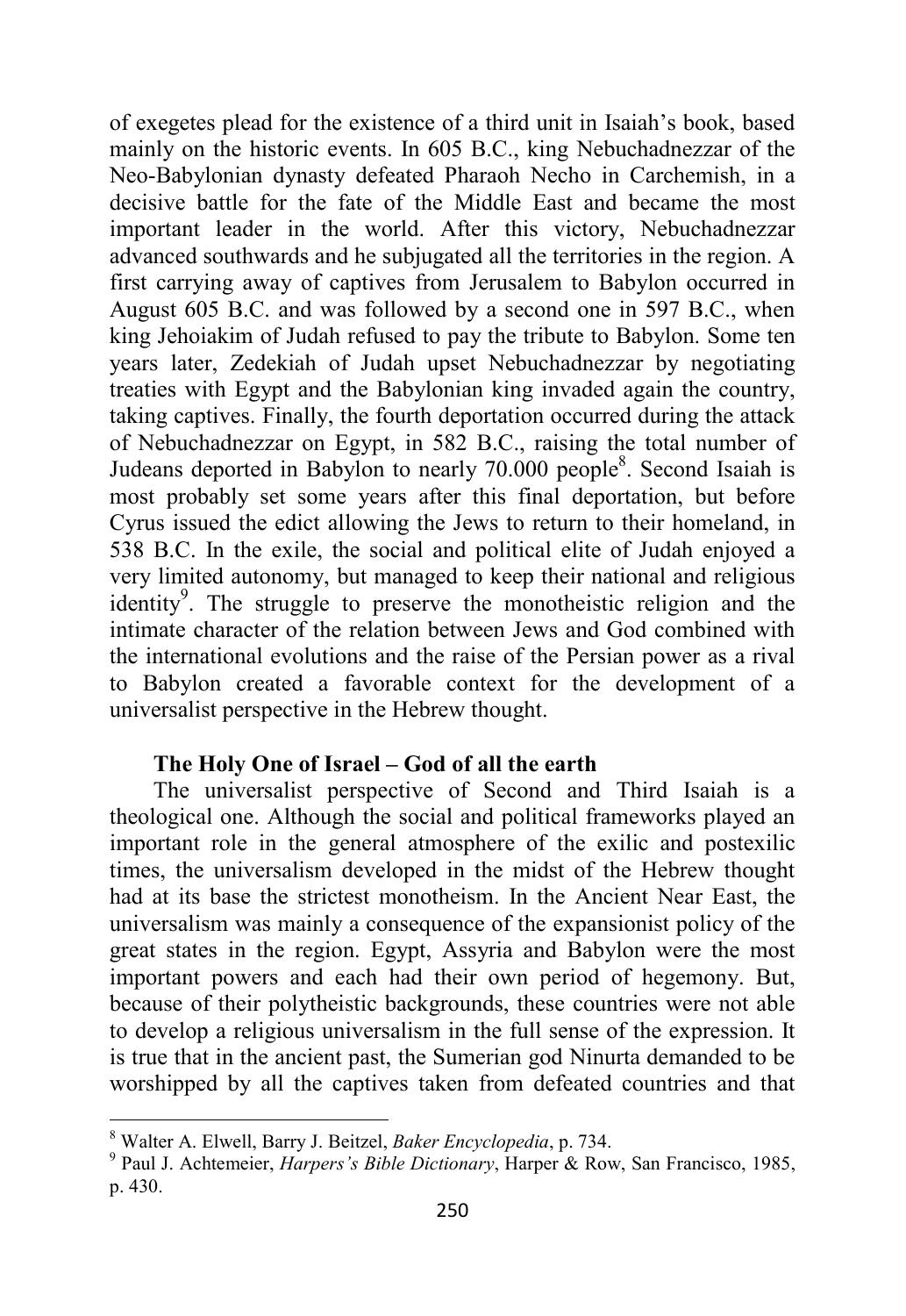many of the gods of the conquerors entered the pantheon of their former enemies<sup>10</sup>, but this doesn't mean that we can identify a universalist ideology. The religious expansionism in the Ancient Near East involved only adding a foreign god to the local pantheon, without removing the old gods. Actually, this is what happened to all the ancient civilizations. None of them managed to remain untouched by the religious influences from abroad. But what is specific to the Hebrew religion is, of course, its monotheism. Moreover, in the Hebrew thought, this monotheism was a very particular one, because it involved a very intimate relation between God and His chosen people. Fighting against the armies and the religions of the neighboring countries, the Israelites, through the mouth of their prophets, proclaimed the total superiority of their God over the foreign gods. But still, this was not universalism, because God's message was directed only towards the children of Israel, in order to help them overcome the difficulties. In the book of prophet Isaiah, especially in the second part – the so-called Second Isaiah or Deutero-Isaiah – we can identify the first sensible traces of a reorientation of the Hebrew thought towards a theological universalist perspective. God is called "The Holy One of Israel", but He is also portrayed as the "God of all the earth". The special relation of Israel with God is seen not only as a privilege for the chosen people, but also as position from which Israel is called to spread the divine word into the entire world, either as an active missionary or as a passive witness. These two key concepts – the identification of the national God with the universal God and the mission to the nations (*goyim*) – are the main aspects of the universalist perspective of the exilic and postexilic Judaism.

The expression "the Holy One of Israel" is one of the divine names used in the Old Testament. This name is, actually, characteristic to the Hebrew religious tradition. It cannot be found in any other Semitic tradition, although one can identify some old Canaanite expressions which include terms used to describe holiness $11$ . The oldest Old Testament passage where Yahweh is called "Holy" is 1 Sam. 6:20. The text says that seventy people were struck down by God, because they had dared to look into the Ark of God. Commenting the scene, the other inhabitants of Beth-Shemesh, the town were these things had happened,

l

<sup>10</sup> Marjo C. A. Korpel, "The Greek Islands and Pontus in the Hebrew Bible", in *Old Testament Essays*, no. 19/1 (2006), p. 105.

<sup>&</sup>lt;sup>11</sup> Like "bn qdsh", used in the Canaanite religion as a synonym for "il". Other constructions like "etzpn wqdsh" or "qdsh (w)amrr" are also used.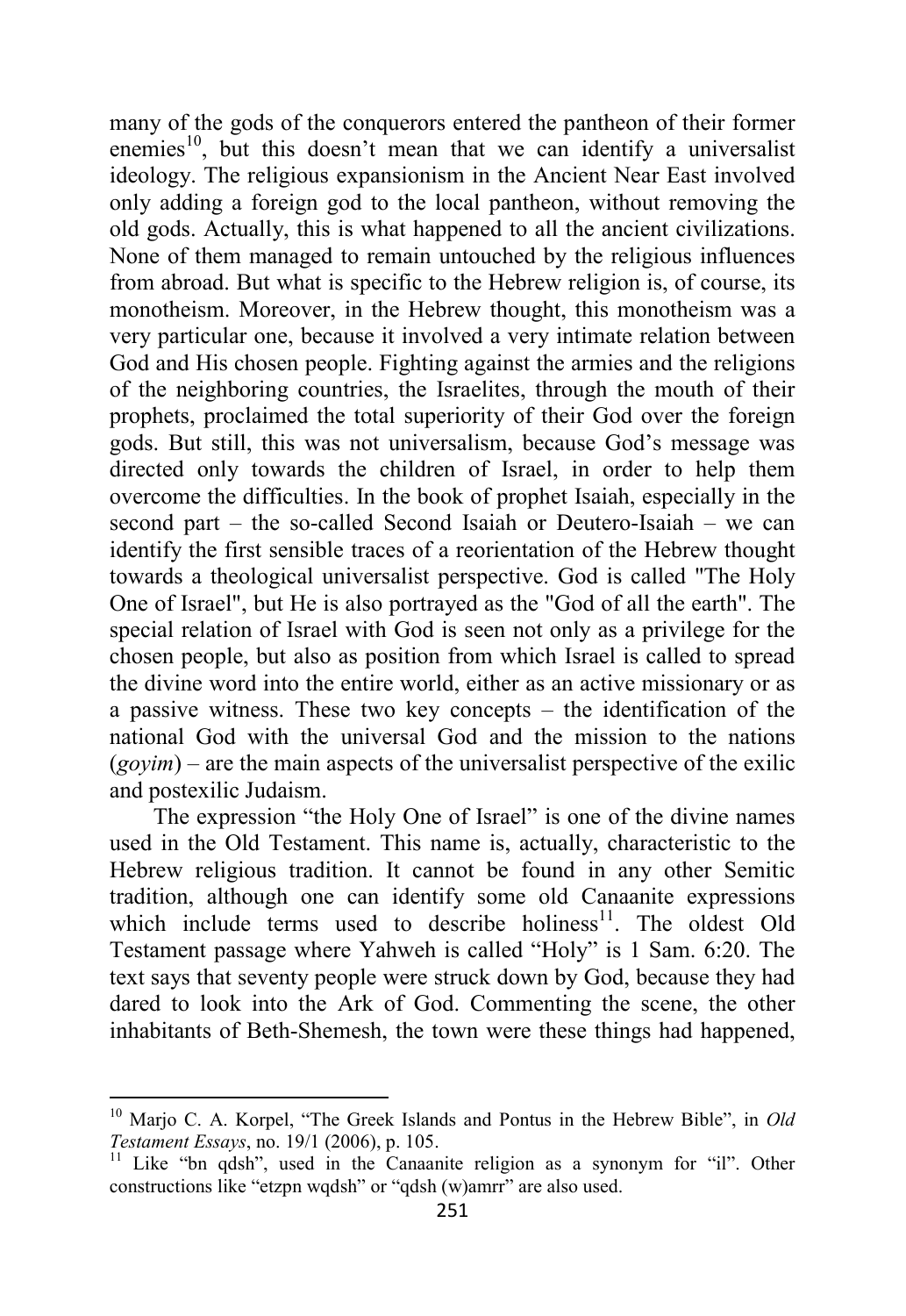concluded, in a rhetorical language: "Who can stand before the Lord, before this Holy God?".

The concept of holiness designates the very essence of the sacred and the absolute lack of any kind of impurity. The Semitic root "qds" implies, first of all, the idea of separation, of distinction and absolute otherness. In the early ages of the Semitic language family, the root gave birth to two main, basic forms – "qadish" and "qadosh", while later, the Aramaic equivalent was established as "qedasha"<sup>12</sup>. The inspired authors of the Old Testament books present God only as Holy *par excellence*. He is separated by an infinite distance from everything else and, compared to Him, all the other things and persons are defined as common, unclean or profane (see Is. 40:25). Despite all these analogies and comparisons, we cannot explain in detail the exact meaning of holiness, because humans, as created beings, are unable to directly experiment it through their senses or to get a clear and distinct idea on the concept. The only way in which the divine holiness becomes accessible to the human experience is through its historic manifestation. The intimate relation between the Holy God and His chosen people, Israel, offered the adequate framework for this partial communication of holiness. Although God remained distant by nature – and His holiness continued to express an ineffable mystery and a consequence of the strictest monotheism – He came to be portrayed as the "The Holy One of Israel".

This expression is used 26 times in the book of prophet Isaiah and only 6 times elsewhere in the Old Testament<sup>13</sup>, making it Isaiah's favorite divine name. Given the special covenantal relation mentioned above, in chapters 40-55 Isaiah presents the Holy One of Israel as a Redeemer who will set free all the exiles from Babylon. The passage where Yahweh is portrayed as national God in the highest degree is, very likely, Is. 43:14-15. Firstly, the text identifies the Redeemer with the Holy One of Israel, and then it emphasizes the fact that the Redeemer will deliver the children of Israel, while bringing down all the Babylonians as fugitives. Addressing Israel, God says about Himself: "I am the Lord, your Holy One, Israel's Creator, your King" (Is. 43:15). This phrase includes one of the clearest and most explicit definitions of the Hebrew national God, but, as we shall see, a real progress concerning

<sup>12</sup> Francis Brown, Samuel Rolles Driver, Charles Augustus Briggs, *Enhanced Brown-Driver-Biggs Hebrew and English Lexicon*, Logos Research Systems, Oak Harbor, 2000, p. 871.

<sup>&</sup>lt;sup>13</sup> Kendell H. Easley, *Holman QuickSource Guide to Understanding the Bible*, Holman Bible Publishers, Nashville, 2002, p. 146.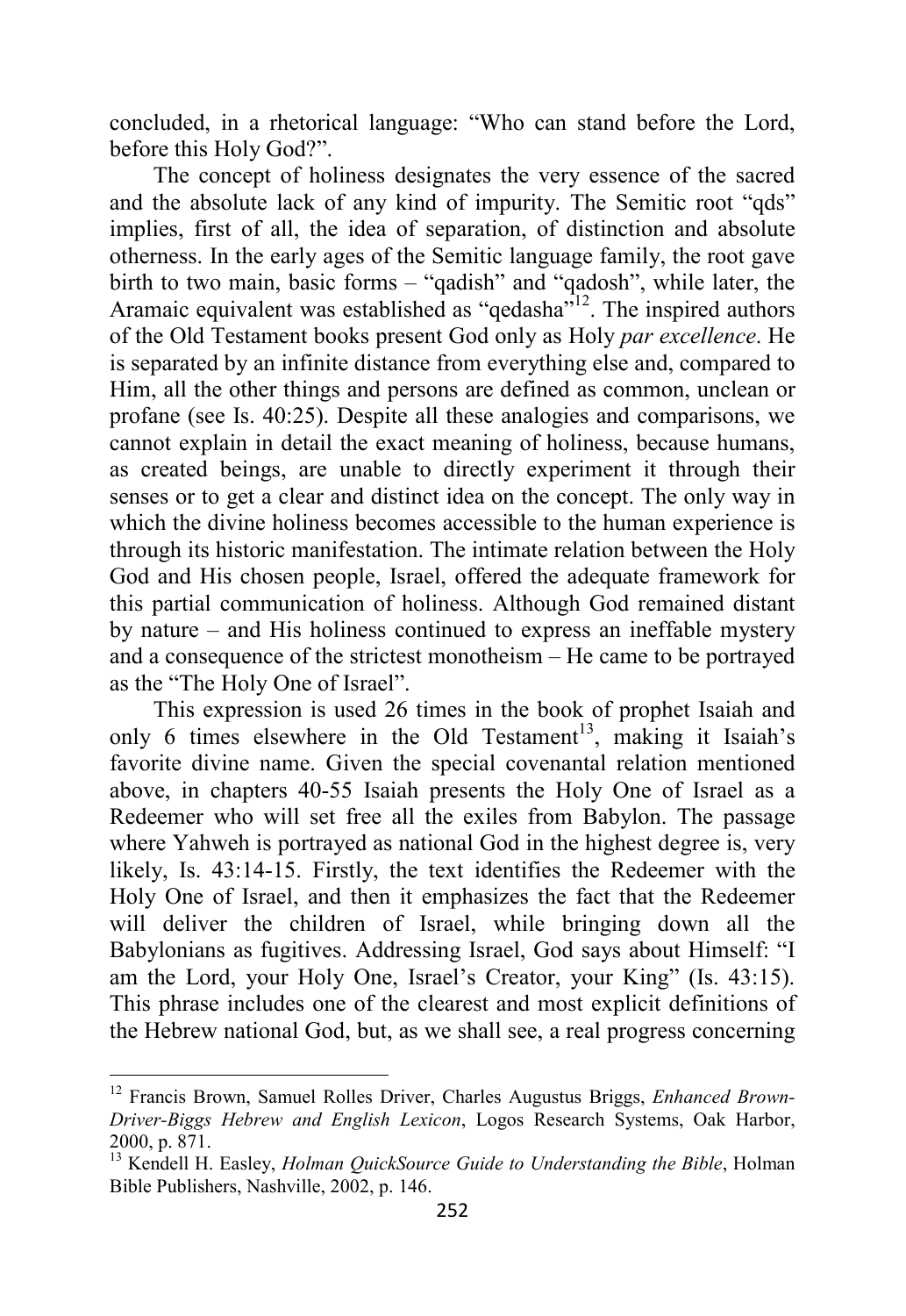this understanding of God is present later on in Isaiah's book. Is. 54:4 represents a true turning point in the Hebrew religious and political thought, as Yahweh, a divine entity previously considered as a national God, superior to all the other gods of the nations, is proclaimed as a universal God: "the Holy One of Israel is your Redeemer; He is called the God of all the earth". This identification of Israel's God with the God of all the earth represents, in fact, an active remembrance of the universal character of the divine jurisdiction. This character was emphasized in the Noachic covenant, made by God with Noah, as a representative of the entire humanity, after the Flood. According to the covenant, Noah received the control over the entire creation. Humans, though, did not observe the covenant, and the consequence of their transgression is described by Isaiah in the terms of a universal judgment: "The earth will be completely laid waste and totally plundered"  $(Is. 24:3)$ <sup>14</sup>.

Thus, in the book of prophet Isaiah we witness a reevaluation of the universalist perspective enounced in the Pentateuch. In the context of a very difficult period for the children of Israel, who were forced to wander in a foreign land, but who finally managed to return, in part, to their homeland, the Hebrew thought goes to its premises, and it begins to reaffirm Yahweh's role as a universal God. This theological revival is very easily to observe in Second and Third Isaiah and this is an important argument for those who maintain the distinction between the text actually written by the prophet and the chapters added in exilic and postexilic times. In the previous centuries, both prophets and political leaders had struggled to prove Yahweh's superiority over the gods of the neighboring countries, but the perspective in Isaiah shows a remarkable maturity. The emphasis is now on the unity and uniqueness of God and on the fact that, no matter their attitudes and idolatrous religious practices, all the nations are under His power. In consequence, we may assert that the universalism proclaimed by the exilic and postexilic Hebrew theology, as proved by the book ascribed to prophet Isaiah, is, in fact, a strong consolidation of the monotheism. The national God of Israel, with which Israel has a special and specific relation, becomes "the One", the almighty God of all the earth. Although the nations do not know him yet (or at least not all the nations), everything they do is possible only because God allows them to act. Sooner or later, they will all know God,

<sup>14</sup> Se-Hoon Jang, *Particularism and Universalism in the Book of Isaiah*, Peter Lang, Bern, 2005, p. 128.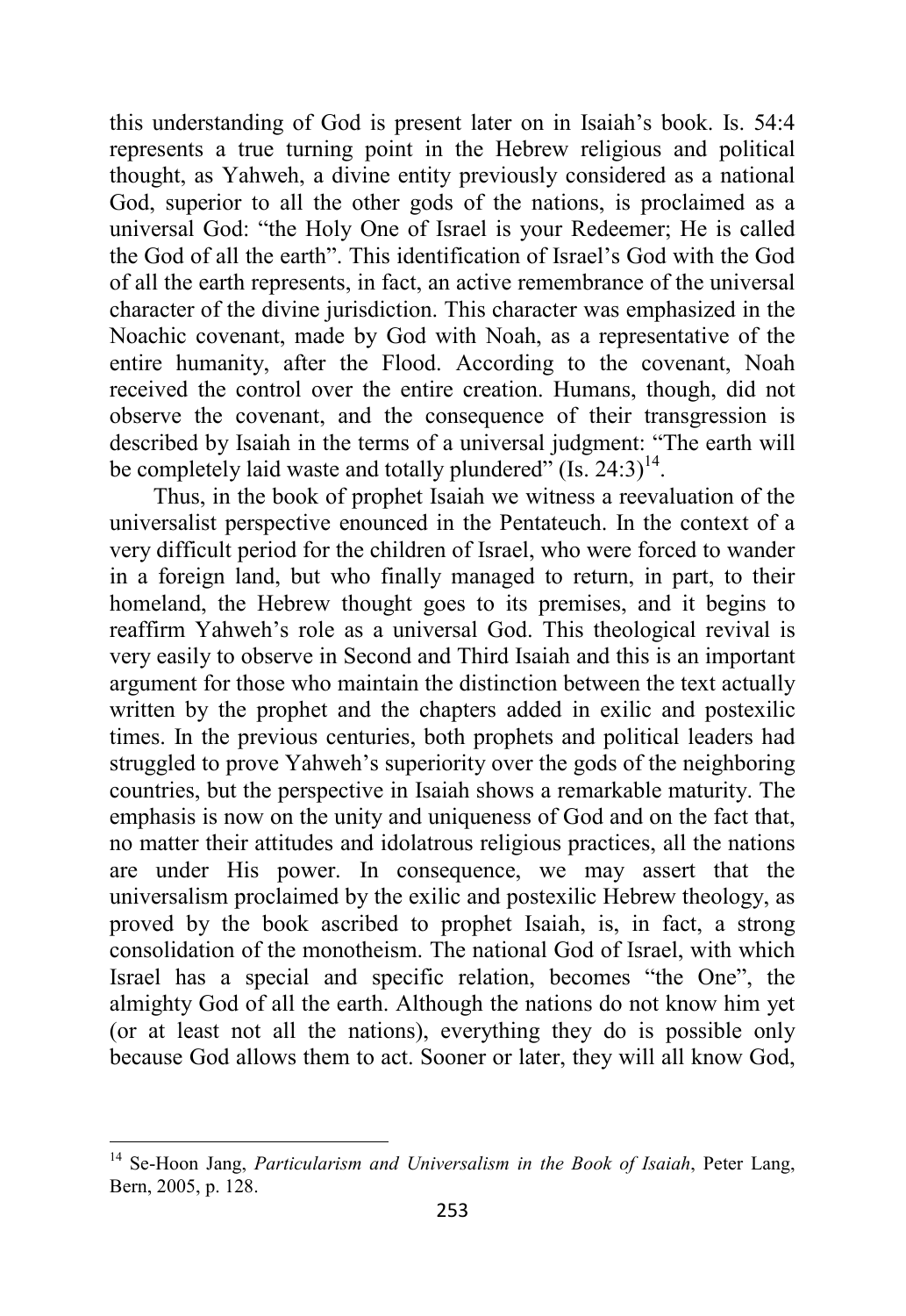and, according to the book of prophet Isaiah, Israel has the mission to spread His word to the nations<sup>15</sup>.

#### **The Role of Israel in Spreading God's Message**

The debate concerning the presence of universalist perspectives in the books of the Old Testament prophets has been present in the biblical studies since the beginning of the  $20<sup>th</sup>$  century. As we have seen, H. Wheeler Robinson emphasized the ideological clash between nationalism and universalism in the exilic and postexilic Hebrew thought and, on his footsteps, the biblical scholars underlined the strong contrast between Isaiah's universalist tendencies and Ezekiel's fundamentally nationalist vision. Of course, between these two distant poles, the discussion can have a lot of nuances, because, as we will be able to observe from the short analysis of Second Isaiah, there are multiple ambiguities and *loci* of tension in the prophetic passages that seem to support one of the two radical perspectives. Things are even more complicated by the terminology the researchers used and still use to present the problems raised by Second and Third Isaiah. Thus, as far as Israel's mission to the nations is concerned, the concept of "universalism" received different definitions. It could imply, on one hand, an active participation of the chosen people in the process of preaching God's word to the gentiles, while, on the other hand, it could imply just a passive role of Israel, who stands as a testimony of God's existence and sovereignty, provoking a crisis of religious conscience to the nations. This crisis would lead them to recognize, accept and worship God the One, which is Yahweh. In general, though, no matter the side they prefer, modern scholars consider that the book of prophet Isaiah offers the premises of a universal salvation<sup>16</sup>.

The classic and modern exegesis on Second Isaiah recognized a universalist perspective centered on the concept of mission, of active preaching of the divine word by Israel to all the nations in the world. Even in the New Testament we see how passages from the second part of the book of prophet Isaiah are used to illustrate the missionary role of the chosen people. Saint Apostle Paul, addressing the Jews in Antioch in Pisidia, quotes God's words from Is. 49:16: "I have made you a light for

<sup>15</sup> Veli-Matti Kärkkäinen, *An Introduction to the Theology of Religions*, InterVarsity Press, Downers Grove, 2003, pp. 39-40

<sup>&</sup>lt;sup>16</sup> Millard Erickson, "The State of the Question," in W. V. Crockett and J. G. Sigountos (eds.), *Through No Fault of Their Own? The Fate of Those Who Have Never Heard*, Baker, Grand Rapids, 1991, pp. 32-33.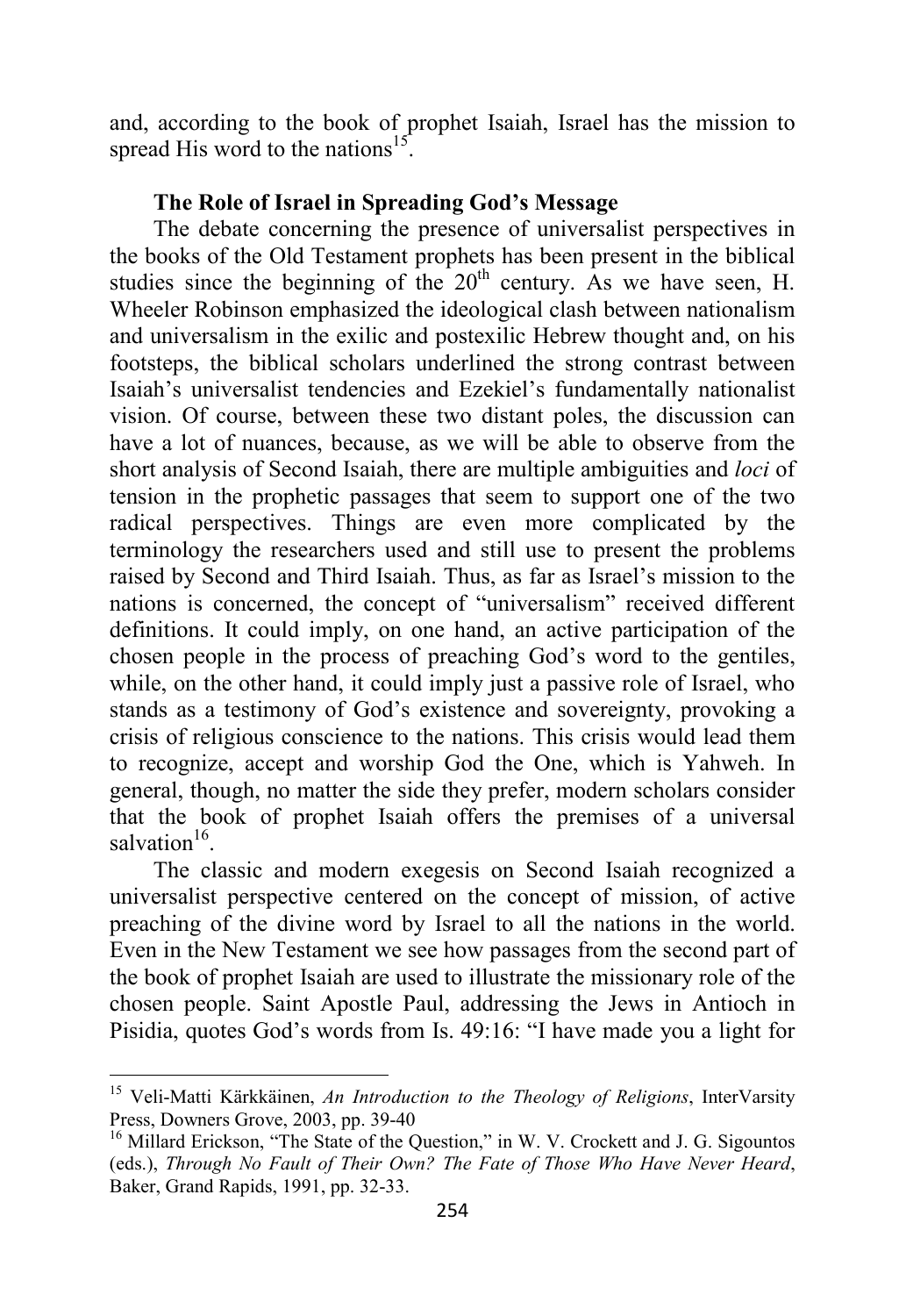the Gentiles, that you may bring salvation to the ends of the earth" (Acts 13:47). In the following centuries, this interpretation of the book of Isaiah dominated the Christian exegesis and the prophet – or, better said, the author of Deutero-Isaia – was considered a true opener of the way for the Hebrew missionarism<sup>17</sup>. From the theological point of view, the interpretation in a missionary key of the exilic and postexilic universalism was based on the identification of Yahweh, the national God of Israel, as God the One, the God of the entire world. The process through which the prophet carries out the transition from this identification to the affirmation of the missionary duty of the children of Israel is a subtle one, involving deductions, rather than direct declarations. In a first stage, Israel will be the medium for Yahweh to make His holiness present and known to the nations, and that is why the chosen people is called "the light of the nations" (Is. 51:4). Then, all these nations will bow before Israel, but not as a consequence of a violent conquest, of a war, or of an ideological domination, but due to the intimate relation between it and the true God (Is. 49:22-23). Therefore, Israel is portrayed as a world teacher, which has to deliver the law and the worship of Yahweh to all the peoples<sup>18</sup>.

Bernard Wodecki, one of the most important contemporary researchers interested in the Hebrew universalism, pleads for a content unity of the book of prophet Isaiah, even though the controversies concerning its authorship cannot be overlooked. He considers that the entire book is penetrated by a universalist perspective and that the ideas acquire a more marked outline a greater theological depth in Second Isaiah. In chapter 1-39, the emphasis is on Zion, as a cosmic center of the world, where the nations will come as pilgrims. First of all, Jerusalem, and particularly Mount Zion, is seen as a safe haven for God's people, but its vocation is universal, as it will not become a political capital of a certain state, but a place where the divine authority on all the nations will be present. Jerusalem will overcome the status of a material place, of a determinate space, and will affirm itself as a New Paradise, where the entire humanity will be in a direct and intimate relation with God<sup>19</sup>. In Second Isaiah, Israel's role begins to be a more active one, through the Servant of God, who is identified by Wodecki with the Messiah, a classic

<sup>17</sup> Edmond Jacob, *Theology of the Old Testament*, trans. A. W. Heathcote, P. J. Allcock, Harper and Row, NewYork, 1958, p. 220.

<sup>18</sup> John L. McKenzie, *Second Isaiah: Introduction, Translation and Notes*, The Anchor Yale Bible, Yale University Press, New Haven & London, 2008, p. lvii.

<sup>19</sup> Se-Hoon Jang, *Particularism*, p. 180.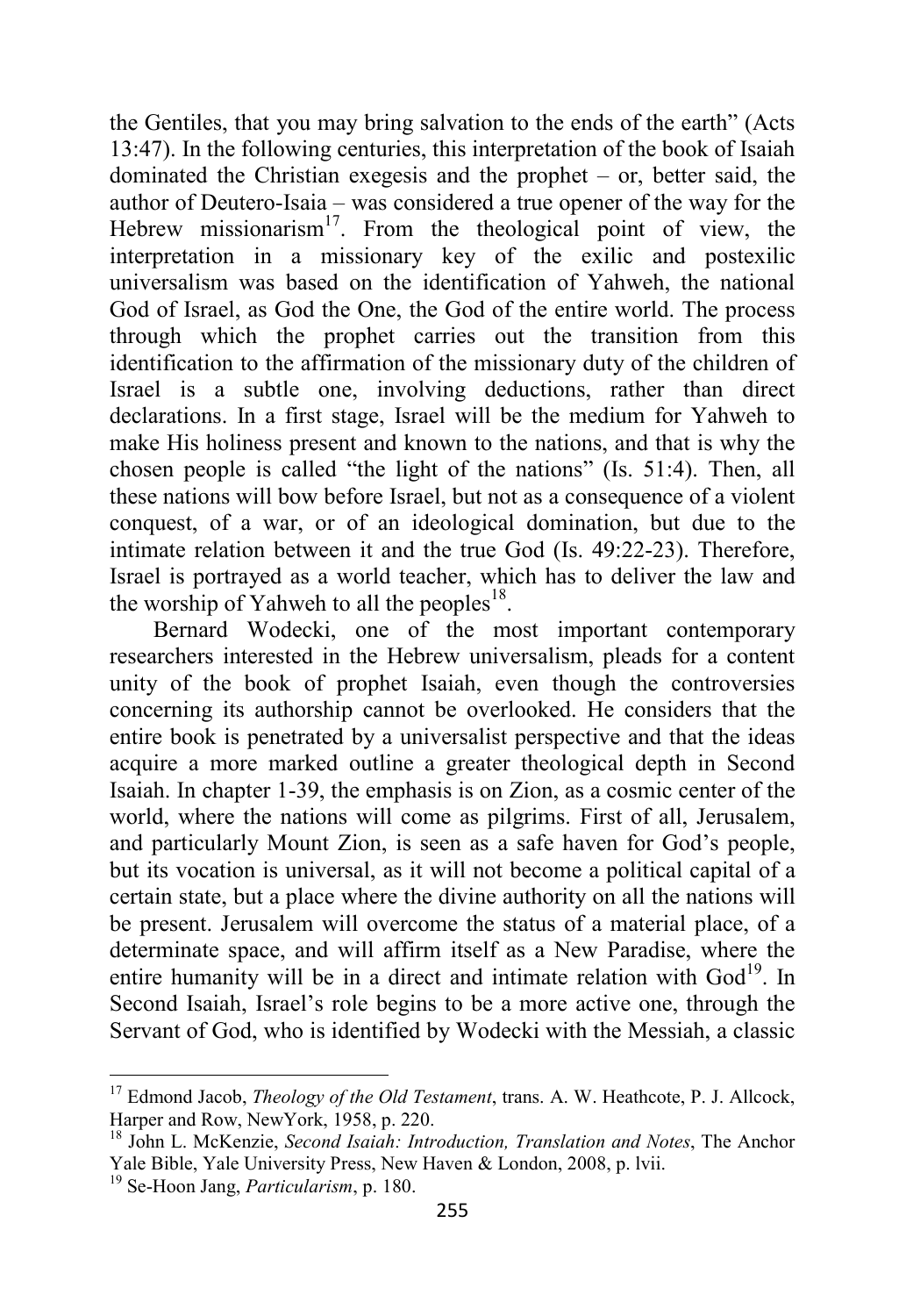identification in the Christian thought. Messiah will spread the teaching and the Law in the entire world, so Israel's collective missionary duty is to be considered quite limited. The most important results will be attained in the messianic age – that is, for Christians, in all these centuries that followed Jesus' earthly activity<sup>20</sup>.

After 1950, though, some scholars expressed the opinion that nationalism is, actually, the center of the prophetic discourse in Second Isaiah and that the universalist accents should be viewed as secondary elements. Most of the authors who opt to see Isaiah as a mainly nationalistic prophet, consider that the universal perspective in the exilic and postexilic Hebrew thought concerns, first and foremost, the divine plan in itself. In other words, universalism is a dimension of the providence, rather than an historic manifestation of Israel. Therefore, it could not be maintained the necessity of a missionary work on the part of the chosen people<sup>21</sup>. In this context, Israel's role in the universalist equation is that of simply being the chosen people. Israel acts exclusively as passive mediator by its very existence, as a medium of Yahweh revelation to the nations<sup>22</sup>. But, as we've previously pointed out, there are some visible fluctuations in Isaiah's prophetic message, which seems to oscillate between a nationalist perspective and a universalist one. For most of the contemporary exegetes, these fluctuations are due to the specific historic circumstances in which each of the three parts of the book was written. Because of the political instability in exilic and postexilic times, the members of the so-called "School of prophet Isaiah" reinterpreted the old traditions in a manner more appropriate to the new national and world configuration.

It is, however, possible to consider that the redactors of Deutero-Isaia assumed the mainly nationalist material in the Isaiah original tradition. Because of the strong roots that nationalism had in the Hebrew mentality, they were not able to fully remove it from their redaction<sup>23</sup>. In this context, the book of Isaiah, as a whole, managed to exploit the

l

<sup>&</sup>lt;sup>20</sup> Bernard Wodecki, "Heiluniversalismus im Buch des Propheten Jesaja", in J. Reindl, G. Hentschel (eds.), *Dein Wort Beachten: Alttestamentliche Aufsätze*, St. Benno-Verlag, Leipzig, 1981, p. 99.

<sup>21</sup> Robert Martin-Achard, *A Light to the Nations: A Study of the Old Testament Conception of Israel's Mission to the World*, trans. J. P. Smith, Oliver and Boyd, London, 1962, p. 3.

<sup>&</sup>lt;sup>22</sup> Michael A. Grisanti, "Israel's Mission to the Nations in Isaiah 40-55: An Update", in *The Master's Seminary Journal*, no. 9/1 (1988), p. 54.

<sup>23</sup> A. Gelston, "The Missionary Message of Second Isaiah", in *Scottish Journal of Theology*, no. 18 (1965), p. 316.